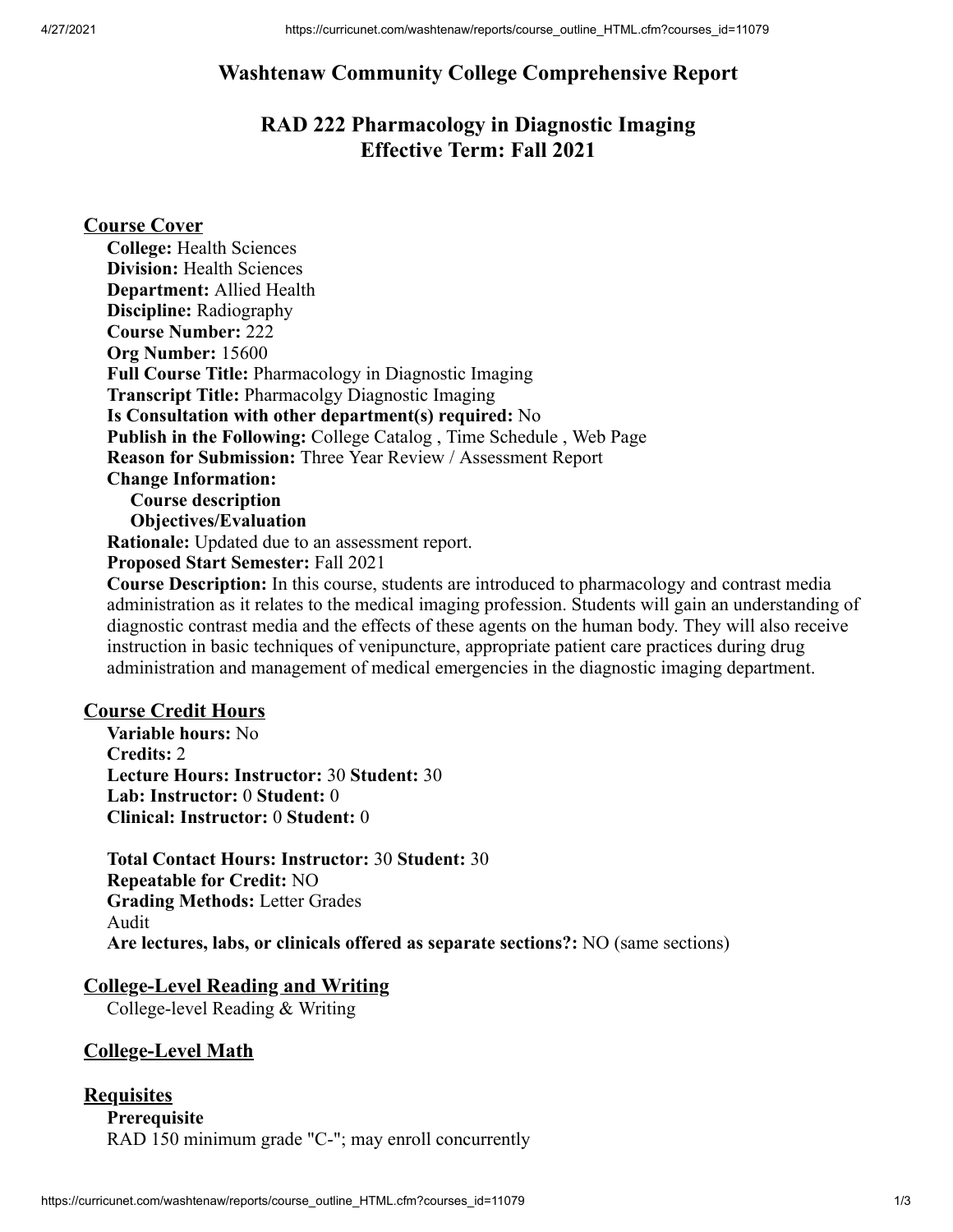#### **General Education**

# **Request Course Transfer**

## **Proposed For:**

## **Student Learning Outcomes**

1. Demonstrate appropriate patient care practices required for general and special radiographic procedures.

#### **Assessment 1**

Assessment Tool: Practical lab evaluation Assessment Date: Fall 2022 Assessment Cycle: Every Three Years Course section(s)/other population: All sections Number students to be assessed: All students How the assessment will be scored: Lab checklist (yes or no) Standard of success to be used for this assessment: 80% of the students will achieve a score of 100% for the practical skills evaluation. Who will score and analyze the data: Departmental faculty

2. Identify the different physiological reactions associated with iodinated contrast administration.

#### **Assessment 1**

Assessment Tool: Departmental final exam using Blackboard

Assessment Date: Fall 2022

Assessment Cycle: Every Three Years

Course section(s)/other population: All sections

Number students to be assessed: All students

How the assessment will be scored: Answer key

Standard of success to be used for this assessment: 80% of the students will score 70% or above for the exam.

Who will score and analyze the data: Departmental faculty

## **Course Objectives**

- 1. Demonstrate the protocol for setting up for a venipuncture procedure.
- 2. Simulate the proper method to perform a venipuncture procedure.
- 3. State the basic levels of anaphylactic shock demonstrated in a patient after the administration of iodinated contrast media.
- 4. Demonstrate venipuncture techniques for the administration of iodinated contrast media.
- 5. List medical emergencies that are commonly seen in the Radiology Department.
- 6. Explain the protocols for managing the medical emergencies that occur in the Radiology Department.
- 7. Identify, explain, and document complications associated with the administration of radiopaque contrast media.
- 8. Explain the actions, uses, and side effects of select drugs.
- 9. Explain the imaging technologist's professional liability concerning drug administration.
- 10. Describe the basic concepts of pharmacology.

## **New Resources for Course**

#### **Course Textbooks/Resources**

Textbooks

Jensen, S. Peppers, M.. *Pharmacology & Drug Administration for Imaging Technologists*, current ed. Mosby, 2006, ISBN: 978-0-323-030.

Manuals

Periodicals